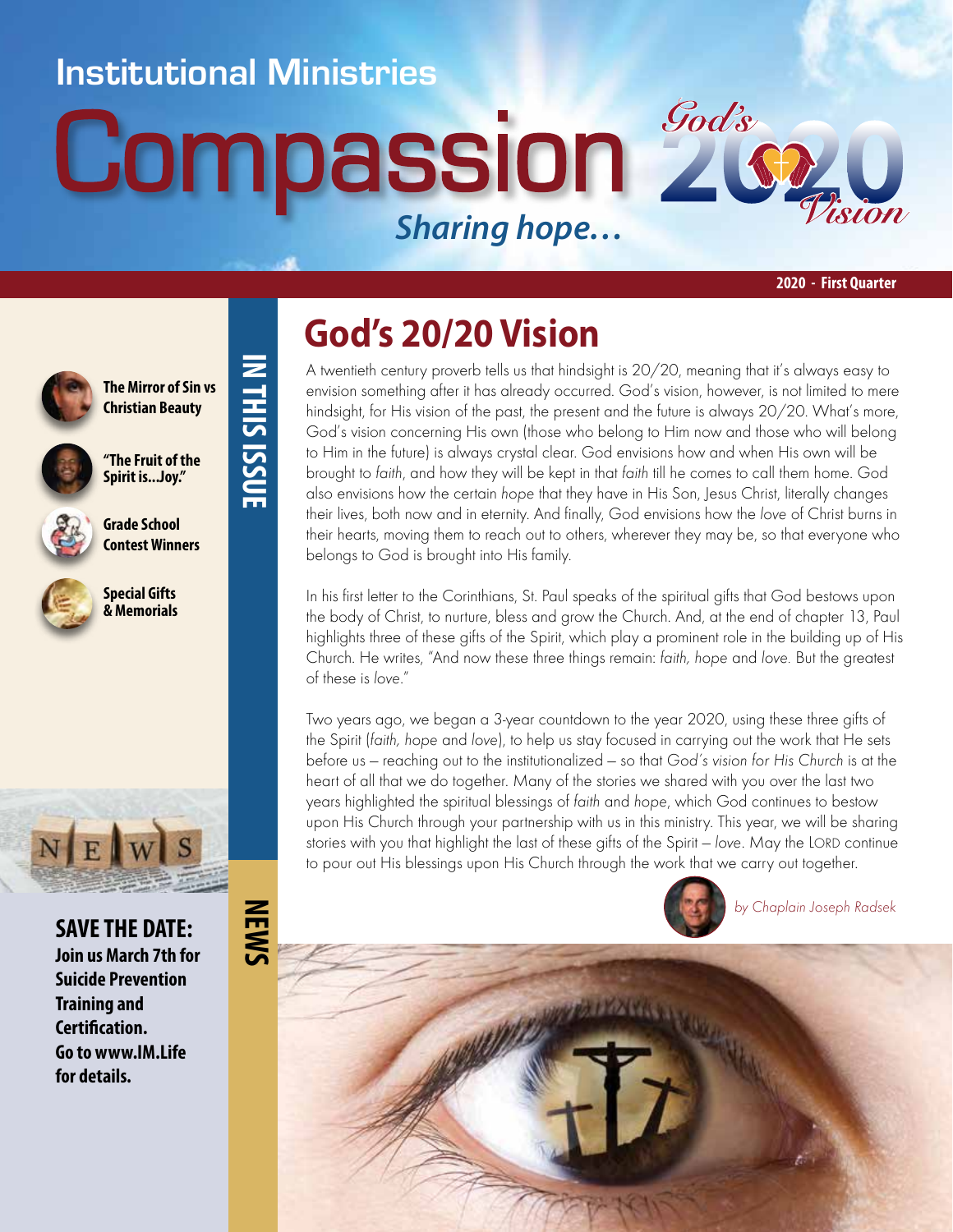#### **The Mirror of Sin vs Christian Beauty**

"In fact, if anyone hears the word and does not do what it says, he is like a man who carefully looks at his own natural face in a mirror. Indeed, he carefully looks at himself; then, he goes away and immediately forgets what he looked like. But the one who looks carefully into the perfect law, the law of freedom, and continues to do so—since he does not hear and forget but actually does what it says—that person will be blessed in what he does" (EHV James 1:23-25).

Clara was an attractive woman, who regularly looked into a mirror to check her makeup and make sure her hair was just right. Because of a sinful mistake she made when she was younger, however, she was in an accident and bore an ugly scar on the side of her face. She gave thanks for her beauty, but the scar on her face was a constant reminder of her sin.

Interestingly, when she was away from a mirror, she forgot about her past sins and lived a beautiful Christian life. When people saw her from the one side, they saw only her beauty. But when she turned, people would see her scar and wonder what had happened. Thankfully, her close friends only saw Clara as a beautiful Christian woman who devotedly served her Lord and was a blessing to others.



Clara lived in the beautiful forgiveness of sins, which Jesus had won for her upon the cross. Even though the scar regularly reminded Clara of her failures, she lived in the peace of forgiveness and happily served others with beautiful kindness, patience, and courage. Like her friends, the Lord Jesus only saw a beautiful Clara. The mirror's reflection of sins had been erased and replaced with true Christian beauty.

What a privilege for this hospital chaplain to remind and encourage Clara in her godly beauty with the words of St. Peter: "Do not let your beauty be something outward, such as braided hair or wearing gold jewelry or fine clothes. Rather let your beauty be the hidden person of your heart – the lasting beauty of a gentle and quiet spirit, which is precious in God's sight. In fact, this is also how the holy women of the past who put their hope in God made themselves beautiful" (1 Peter 3:3-5).



by Chaplain Kenneth Wenzel

*"Let your beauty be the hidden person of your heart"*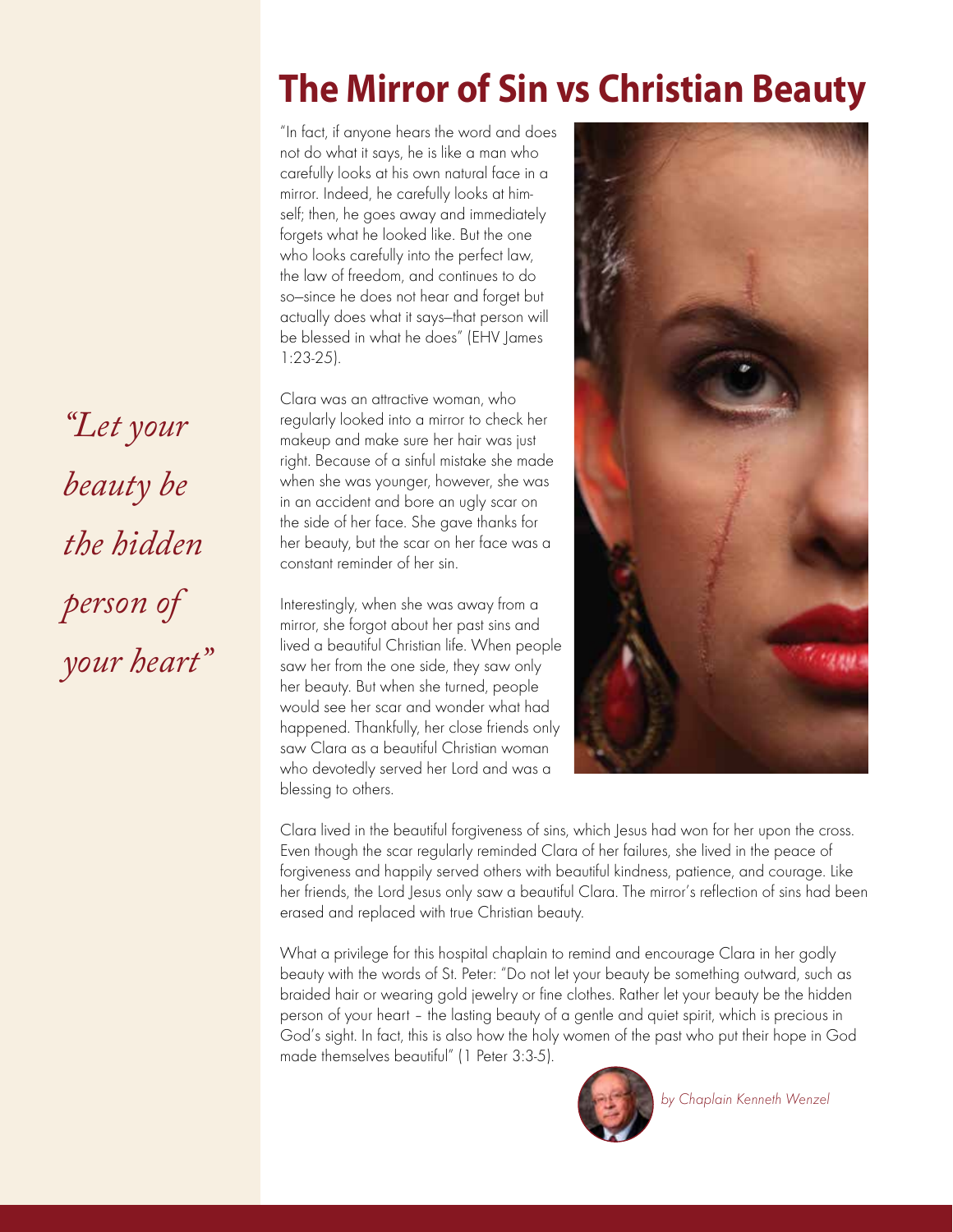## **"The Fruit of the Spirit is…Joy."**

Like other emotions, joy is often evident in what someone says or does. And sometimes, you can actually see the joy in another person's heart and soul.

Nearly two years ago, I began meeting with Jason, an inmate at one of Wisconsin's prisons. Another inmate on Jason's housing unit encouraged him to request a pastoral visit with me. And that's what Jason did.

We spent the first several weeks searching the Scriptures for God's answers to Jason's many questions. And when I suggested to Jason that we begin a more thorough study of the most important teachings of God's Word, Jason quickly said "Yes!" to my offer. This past July, we completed that study and I had the privilege of receiving Jason as a communicant member of the WELS through the Rite of Adult Confirmation. To say that Jason was happy would be an understatement!

But he was even happier a few weeks later when he received the Lord's Supper for the very first time in his life. He smiled warmly as tears of joy filled his eyes, joyful tears which were followed by a soft "Thank you, pastor." My eyes also began to fill with tears of joy, and I thanked the Holy Spirit for his work in Jason's heart and mine too.

I am continuing to meet with Jason each week as he looks forward to his release from prison in early 2020. He plans to join one of our WELS congregations in the town in which he will most likely live. He will continue to hear and learn God's Word at that congregation. With God's blessing, Jason's son will also be learning about his Savior, Jesus at the congregation's preschool. And joy will be the blessed fruit of the Holy Spirit's work!



by Chaplain Charles Iles

#### **Grade School Contest Winners**

Last quarter we asked students, grades K-4, to submit coloring projects and grades 5-8, to compose prayers focusing on people living in correctional institutions. We thank all of the students for their wonderful entries. Here is a look at our winners.

Thank you, Mekhi (Loving Shepherd, Milwaukee), for this picture of Jesus hugging a man who is incarcerated. Mekhi added hearts to his picture reminding us that Jesus loves everyone, even people who have committed crimes and find themselves in jail or prison.

Thank you, Morgan (First Lutheran, Elkhorn), for your well thought out prayer for people living in prison. Your prayer reminds us that we truly have much to be thankful for — forgiveness, life and salvation, and God's continued presence throughout all our troubles.

Dear God, I am truly sorry for my sins. Thank you for leading me through harm, sickness, sadness, depression, anxiety, and panic-attacks. Thank you for forgiving my sins and sending Jesus, your one and only Son to die for us so that we could have eternal life in heaven. Thank you for everything you have given me and the people you had come to bring me to faith. Praise be to you O Lord! Amen.



and outside of institutie nts them to know Me is with them while they're living on earth.<br>nasts them to be with Mim in heaven. Institutional Ministries<br>works to share this hope with people who need it mostl